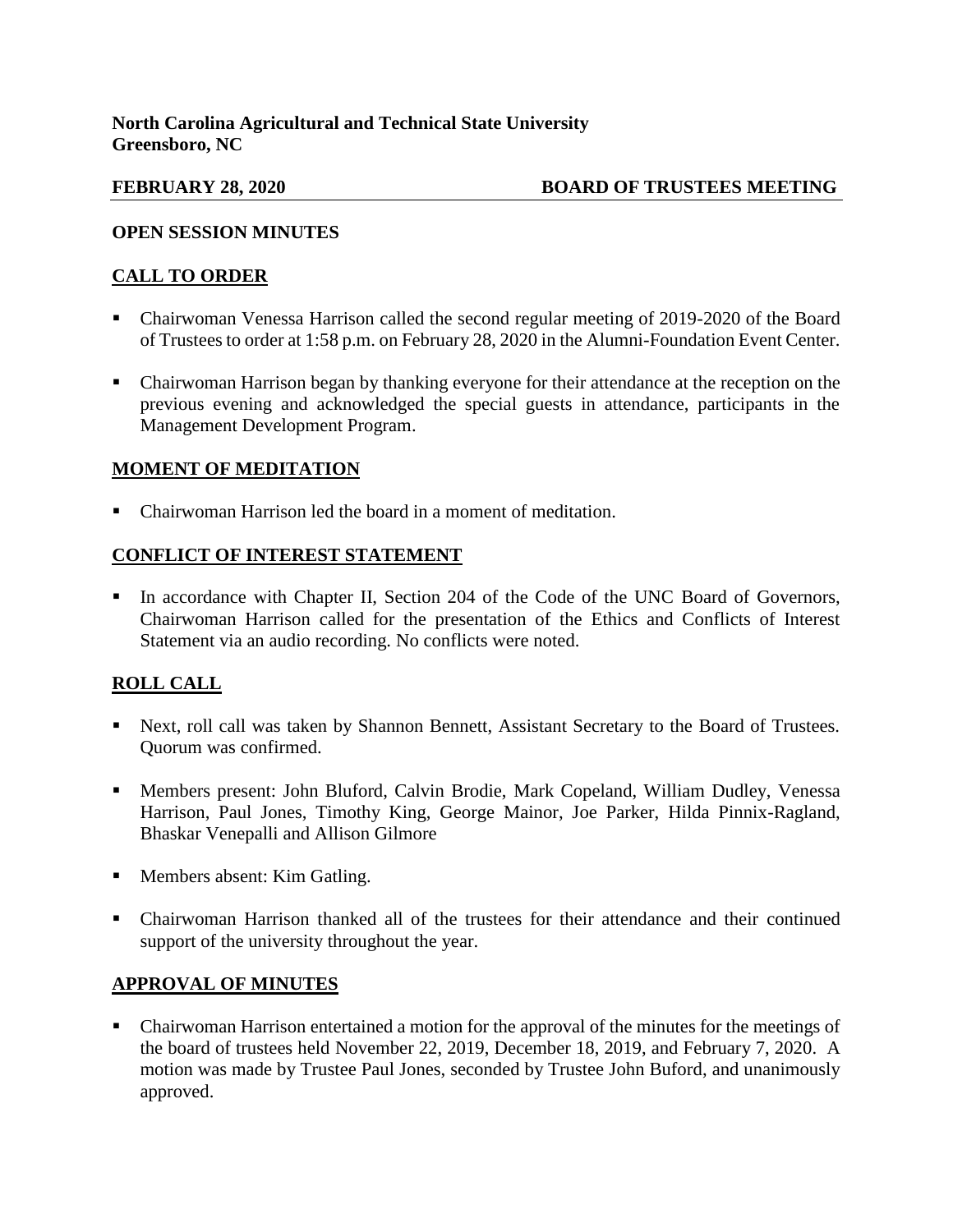## **CHANCELLOR's REPORT**

Chairwoman Harrison invited Chancellor Martin to present the Chancellor's Report.

## **COMMITTEE REPORTS**

### **ENDOWMENT COMMITTEE**

 Committee Chair Hilda Pinnix-Ragland gave the report from the Endowment Committee which met February 27, 2020.

### **UNIVERSITY AFFAIRS COMMITTEE**

Committee Chair Paul Jones gave the report from the University Affairs Committee.

## **ADVANCEMENT AND EXTERNAL AFFAIRS**

 Committee Chair Joe Parker gave the report from the Advancement and External Affairs Committee.

## **GOVERNANCE**

• Committee Chair John Bluford gave the report from the Governance Committee.

## **BUSINESS AFFAIRS**

- Committee Chair Timothy King gave the report from the Business Affairs Committee.
	- o Committee Chair King presented the recommendation that the board approve the Benbow Elevator Addition Bluford which was seconded by Trustee John Bluford and unanimously approved.
	- o Committee Chair King presented the recommendation that the board approve the Farm Amphitheatre Resolution which was seconded by Trustee Joe Parker and unanimously approved.
	- o Committee Chair King presented the recommendation that the board approve the Williams Dining Kitchen Renovation Resolution which was seconded by Trustee Paul Jones and unanimously approved.
	- o Committee Chair King presented the recommendation that the board approve the Nussbaum Center for Entrepreneurship Resolution which was seconded by Trustee Paul Jones and unanimously approved.

### **RISK MANAGEMENT, AUDIT, AND COMPLIANCE**

 Committee Chair William Dudley gave the report from the Risk Management, Audit, and Compliance Committee.

## **CLOSED SESSION**

 The language for a motion to go into closed session was offered by General Counsel, Melissa Holloway, pursuant to NCGS 143-318.11(a)(1) [NCGS 116-40.7(c)], and NCGS 143-  $318.11(a)(2)$ , and (6).